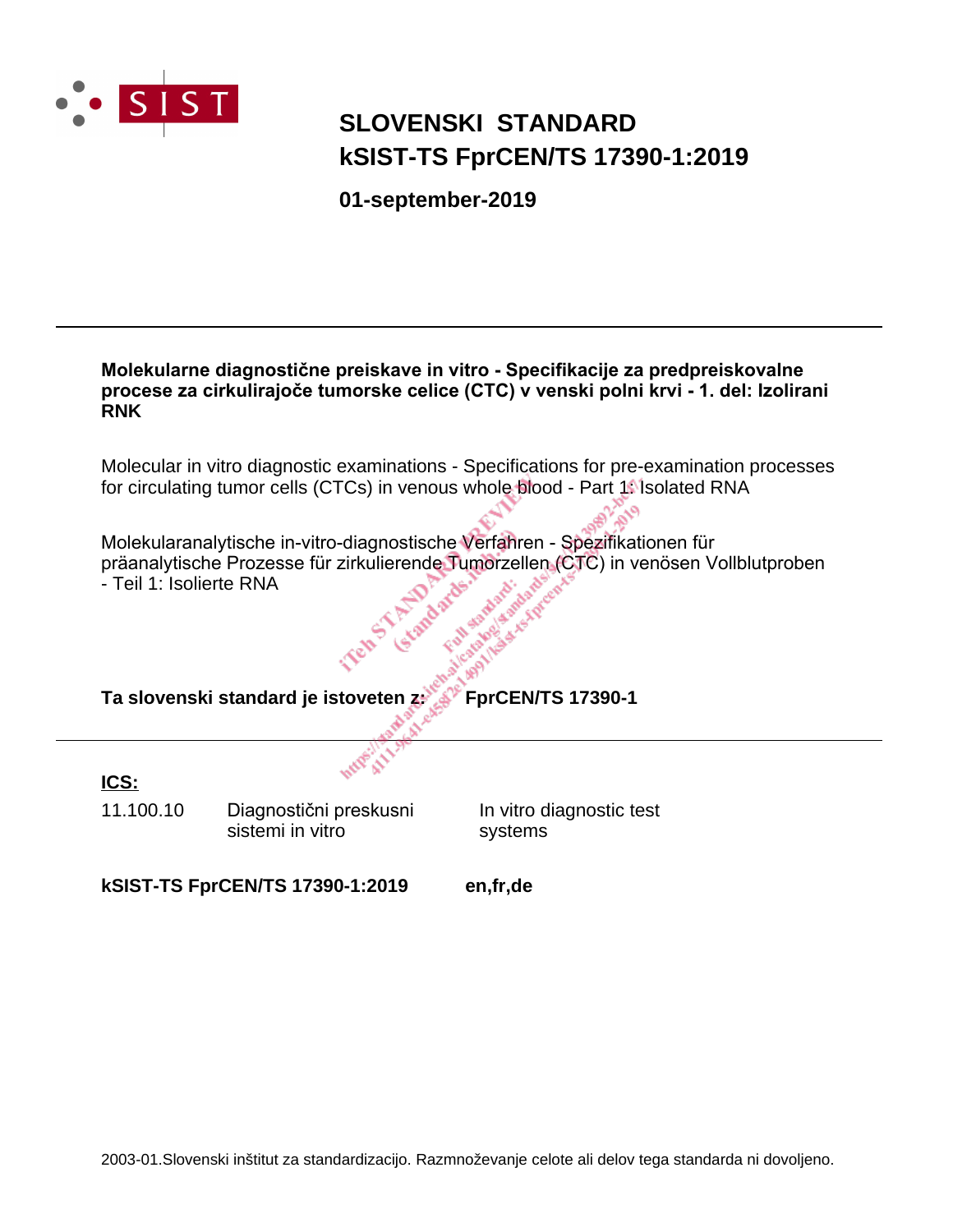Interest Library Research and Manufacture of the Art of September 2014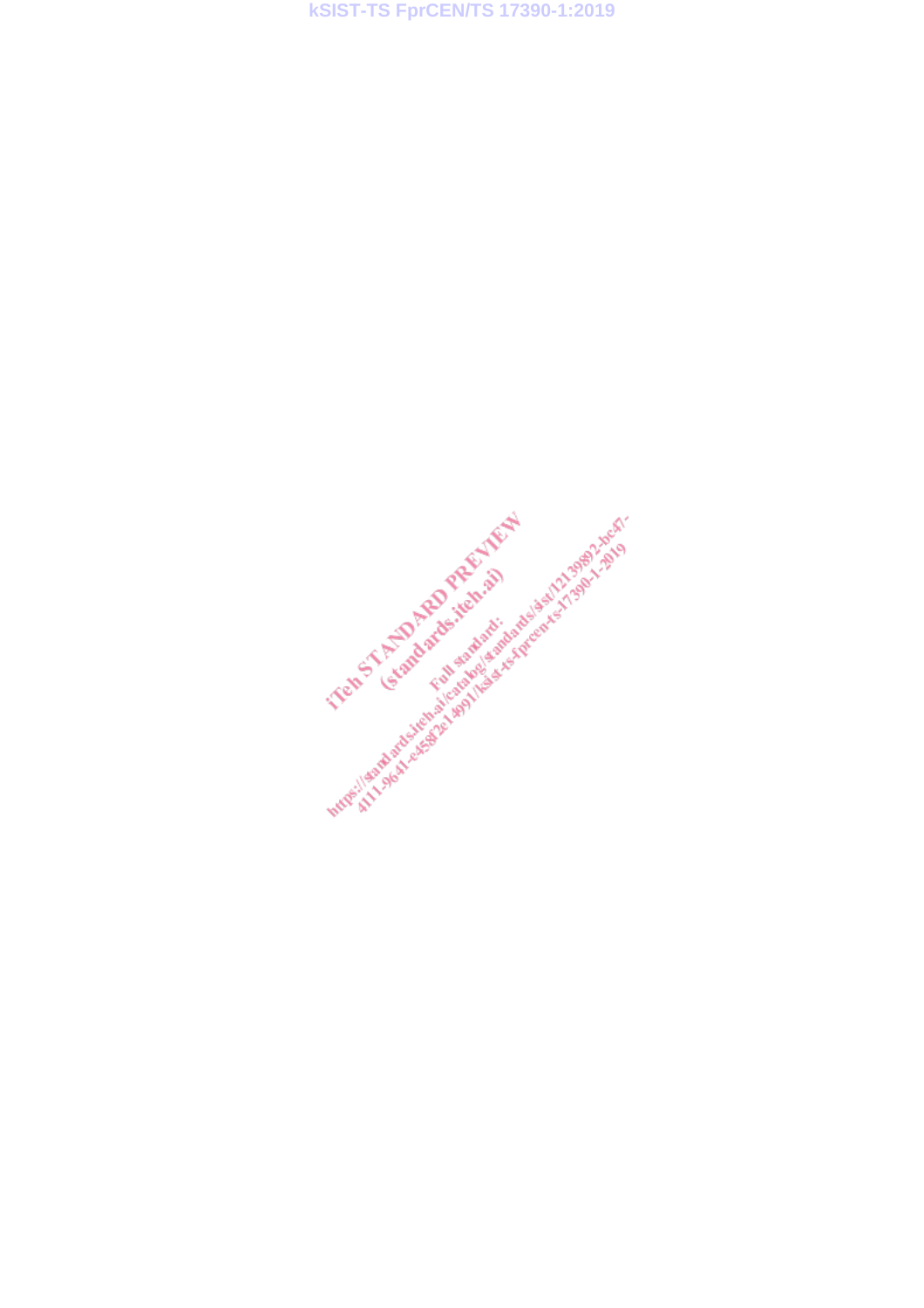# TECHNICAL SPECIFICATION SPÉCIFICATION TECHNIQUE TECHNISCHE SPEZIFIKATION

# **FINAL DRAFT FprCEN/TS 17390-1**

July 2019

ICS 11.100.10

English Version

## Molecular in vitro diagnostic examinations - Specifications for pre-examination processes for circulating tumor cells (CTCs) in venous whole blood - Part 1: Isolated RNA

 Molekularanalytische in-vitro-diagnostische Verfahren - Spezifikationen für präanalytische Prozesse für zirkulierende Tumorzellen (CTC) in venösen Vollblutproben - Teil 1: Isolierte RNA

This draft Technical S[\(\]L���&3��Ai��2���Q~��pecification is submitted to CEN members for Vote. It has been drawn up by](o��F�ϜGyT��+&F�h v\\3�>U6�X_87���D;߇B-?�w|#��/�D:��L�F�z���Ȅ�*�) the Technical Committee CEN/TC 140.

CEN members are the national standards bodies of Austria, Belgium, Bulgaria, Croatia, Cyprus, Czech Republic, Denmark, Estonia, Finland, France, Germany, Greece, Hungary, Iceland, Ireland, Italy, Latvia, Lithuania, Luxembourg, Malta, Netherlands, Norway, Poland, Portugal, Republic of North Macedonia, Romania, Serbia, Slovakia, Slovenia, Spain, Sweden, Switzerland, Turkey and United Kingdom.

Recipients of this draft are invited to submit, with their comments, notification of any relevant patent rights of which they are aware and to provide supporting documentation.

**Warning** : This document is not a Technical Specification. It is distributed for review and comments. It is subject to change without notice and shall not be referred to as a Technical Specification.



EUROPEAN COMMITTEE FOR STANDARDIZATION COMITÉ EUROPÉEN DE NORMALISATION EUROPÄISCHES KOMITEE FÜR NORMUNG

**CEN-CENELEC Management Centre: Rue de la Science 23, B-1040 Brussels** 

INTERNATIONAL

Ref. No. FprCEN/TS 17390-1:2019 E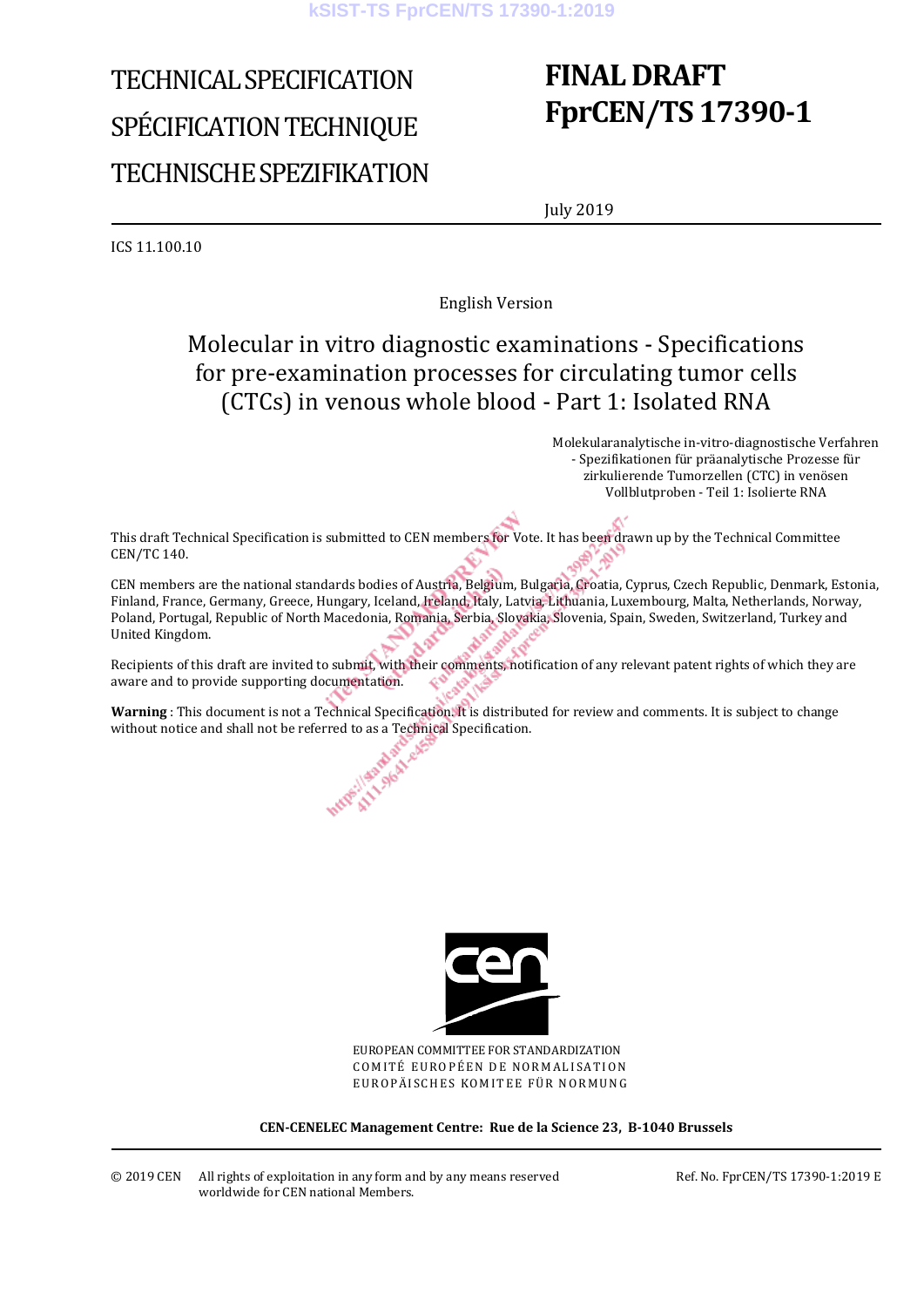## FprCEN/TS 17390-1:2019 (E)

# **Contents**

| 1                                                                                     |                                                                                                                                                                                                                                                                                                    |  |
|---------------------------------------------------------------------------------------|----------------------------------------------------------------------------------------------------------------------------------------------------------------------------------------------------------------------------------------------------------------------------------------------------|--|
| $\overline{2}$                                                                        |                                                                                                                                                                                                                                                                                                    |  |
| 3                                                                                     |                                                                                                                                                                                                                                                                                                    |  |
| 4                                                                                     |                                                                                                                                                                                                                                                                                                    |  |
| 5                                                                                     |                                                                                                                                                                                                                                                                                                    |  |
| 5.1                                                                                   |                                                                                                                                                                                                                                                                                                    |  |
| 5.1.1                                                                                 |                                                                                                                                                                                                                                                                                                    |  |
| 5.1.2                                                                                 |                                                                                                                                                                                                                                                                                                    |  |
| 5.1.3                                                                                 | Venous whole blood specimen collection from the donor/patient and stabilization                                                                                                                                                                                                                    |  |
|                                                                                       |                                                                                                                                                                                                                                                                                                    |  |
| 5.1.4                                                                                 | Information on the specimen and storage requirements at the blood collection                                                                                                                                                                                                                       |  |
|                                                                                       |                                                                                                                                                                                                                                                                                                    |  |
| 5.2                                                                                   |                                                                                                                                                                                                                                                                                                    |  |
| 5.2.1                                                                                 | General $\mathbb{R}$ and $\mathbb{R}$ and $\mathbb{R}$ and $\mathbb{R}$ and $\mathbb{R}$ and $\mathbb{R}$ and $\mathbb{R}$ and $\mathbb{R}$ and $\mathbb{R}$ and $\mathbb{R}$ and $\mathbb{R}$ and $\mathbb{R}$ and $\mathbb{R}$ and $\mathbb{R}$ and $\mathbb{R}$ and $\mathbb{R}$ and $\mathbb{$ |  |
| 5.2.2                                                                                 | Using blood collection tubes with stabilizers. And a state of the state of the 13                                                                                                                                                                                                                  |  |
| 5.2.3                                                                                 |                                                                                                                                                                                                                                                                                                    |  |
|                                                                                       |                                                                                                                                                                                                                                                                                                    |  |
| 6                                                                                     |                                                                                                                                                                                                                                                                                                    |  |
| 6.1                                                                                   |                                                                                                                                                                                                                                                                                                    |  |
| 6.2                                                                                   |                                                                                                                                                                                                                                                                                                    |  |
| 6.3                                                                                   |                                                                                                                                                                                                                                                                                                    |  |
| 6.3.1                                                                                 |                                                                                                                                                                                                                                                                                                    |  |
| 6.3.2                                                                                 |                                                                                                                                                                                                                                                                                                    |  |
| 6.3.3                                                                                 |                                                                                                                                                                                                                                                                                                    |  |
| 6.4                                                                                   |                                                                                                                                                                                                                                                                                                    |  |
| 6.5                                                                                   |                                                                                                                                                                                                                                                                                                    |  |
| 6.6                                                                                   |                                                                                                                                                                                                                                                                                                    |  |
| 6.6.1                                                                                 |                                                                                                                                                                                                                                                                                                    |  |
| 6.6.2                                                                                 |                                                                                                                                                                                                                                                                                                    |  |
| 6.6.3                                                                                 |                                                                                                                                                                                                                                                                                                    |  |
| 6.7                                                                                   |                                                                                                                                                                                                                                                                                                    |  |
| 6.8                                                                                   |                                                                                                                                                                                                                                                                                                    |  |
| 6.8.1                                                                                 |                                                                                                                                                                                                                                                                                                    |  |
| 6.8.2                                                                                 |                                                                                                                                                                                                                                                                                                    |  |
| 6.8.3                                                                                 |                                                                                                                                                                                                                                                                                                    |  |
| 6.9                                                                                   | Quantity and quality assessment of isolated RNA from enriched or isolated CTCs 18                                                                                                                                                                                                                  |  |
| 6.10                                                                                  |                                                                                                                                                                                                                                                                                                    |  |
|                                                                                       |                                                                                                                                                                                                                                                                                                    |  |
|                                                                                       |                                                                                                                                                                                                                                                                                                    |  |
|                                                                                       |                                                                                                                                                                                                                                                                                                    |  |
|                                                                                       |                                                                                                                                                                                                                                                                                                    |  |
| Annex A (informative) Decision guideline for critical steps of the CTC pre-analytical |                                                                                                                                                                                                                                                                                                    |  |
|                                                                                       |                                                                                                                                                                                                                                                                                                    |  |
|                                                                                       |                                                                                                                                                                                                                                                                                                    |  |
|                                                                                       |                                                                                                                                                                                                                                                                                                    |  |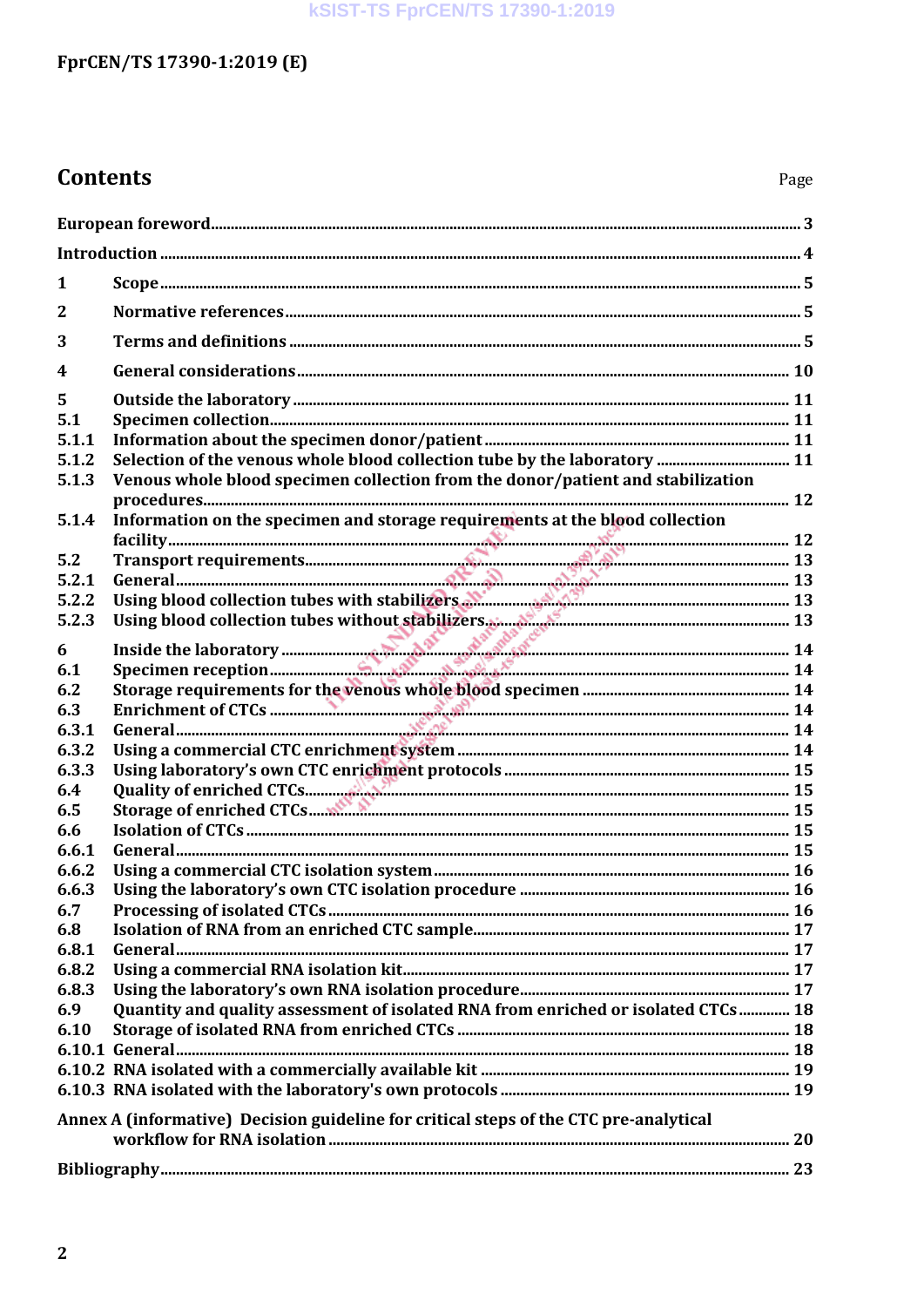## **European foreword**

This document (FprCEN/TS 17390-1:2019) has been prepared by Technical Committee CEN/TC 140 "In vitro diagnostic medical devices", the secretariat of which is held by DIN.

This document is currently submitted to the Vote on TS.

CEN/TS 17390 consists of the following parts, under the general title *Molecular in vitro diagnostic examinations — Specifications for pre-examination processes for Circulating Tumor Cells (CTCs) in whole blood*:

- *Part 1: Isolated RNA*
- 
- *Part 3: Prepa[rations for analytical CTC staining](I
���".}��+�]B���cﰽK߯�`�Ӓ���[r&:�Xa�?t?S��4!�|W(hgP�������f/1)�d�����©�V�i�h�);�s3>M�R�*��aY5p�	��)*

- Part 3: Preparations for analytical CTC staining<br>- Part 3: Preparations for analytical CTC staining<br>- Report of the state of the state of the state of the state of the state of the state of the state of the state of the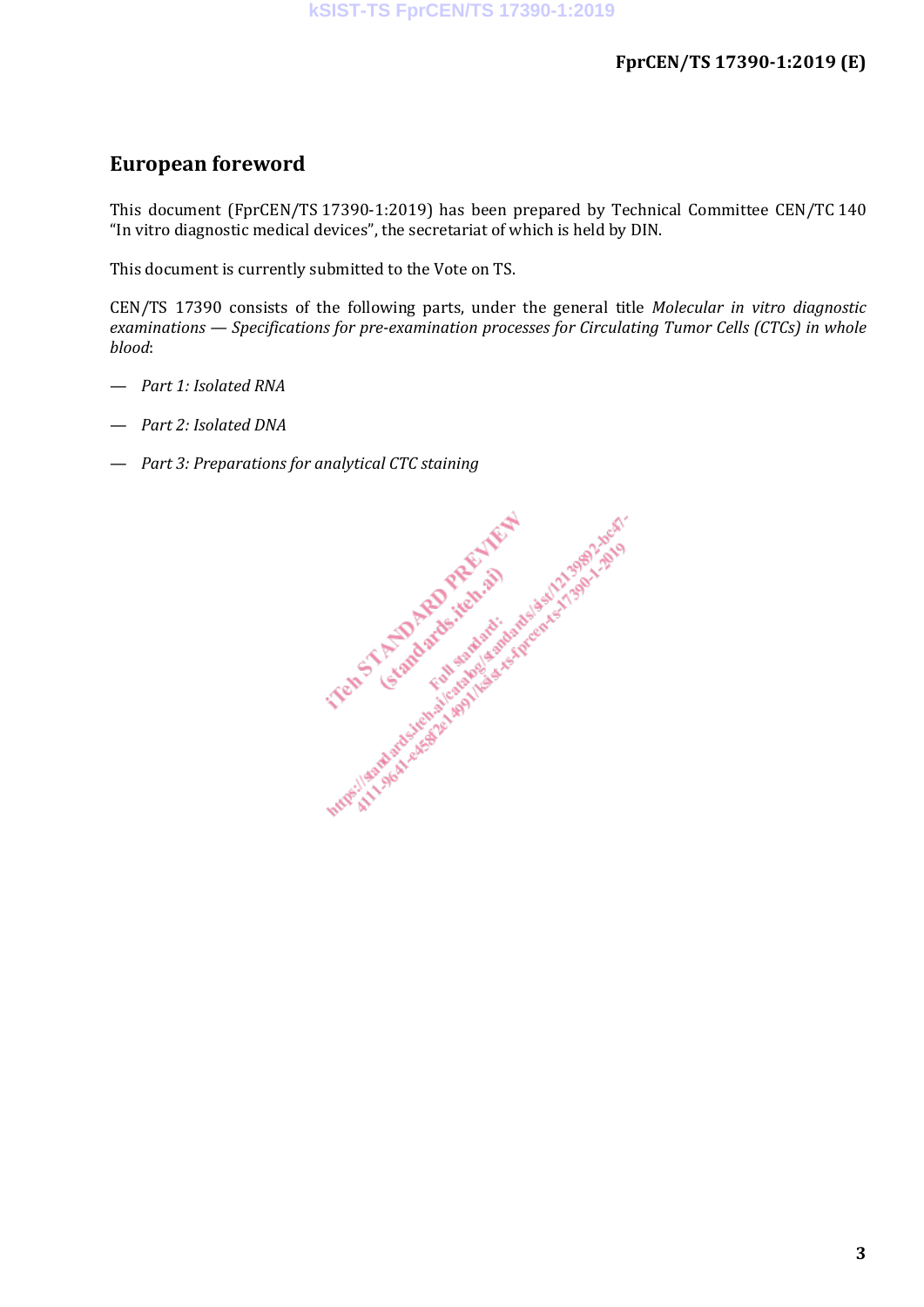## **Introduction**

Solid tumours release cells and bioanalytes into blood and other body fluids. This has opened the option of minimally-invasive tumour detection, diagnosis and characterization from venous whole blood (liquid biopsies). Liquid biopsies are expected to enable earlier detection and diagnosis of cancers and advance personalized patient treatment. These applications have become one of the fastest growing segments of the entire diagnostic market.

Circulating tumour cells (CTCs) in venous whole blood reflect the disease complexity that evolves during tumour progression, with distinct genetic, epigenetic and expression features. Besides the prognostic role of CTC identification and/or enumeration in cancer progression, CTC molecular characterization can improve e.g. disease outcome prediction, therapeutic guidance and post-treatment monitoring of the patient.

CTCs are now considered as a surrogate of tumour tissue in cancer early development, progression and metastatic phase.

Molecular characterizati[on of CTCs can provide for example a strategy for monitoring](O�ȳ  ��Z��bV(t/`��;�{�z����;��F�o�Ht�&��"�RNԋ�YQ���0�xr�E�Kǧ�iXv�n~HHs�lɞ
�K��ҤV����x<<��S�>��%^��ܜ�) cancer genotypes during systemic therapies [1], identification of mechanisms of disease progression, identification of novel targets for treatment [2] and to select targeted therapies. Moreover, CTC single-cell sequencing is emerging as an important tool for tumour genomic heterogeneity analysis [3] [4] [5].

CTCs are fragile and tend to degrade within a few hours when collected in conventional blood collection tubes, e.g. EDTA containing tubes, without dedicated CTC stabilizers. They are extremely rare, especially in early disease, e.g. less than 10 cells per 10 ml of blood, representing a ratio of approx. 1:107 CTCs to white blood cells (WBCs). This low ratio represents a significant challenge to CTC enrichment required for examination.

RNA profiles of CTCs resemble gene expression profiles of tumours. For RNA profile analysis, measures need to be taken to get rid of the WBCs in order to obtain sufficiently enriched CTC specific RNA.

RNA profiles can change significantly after blood collection, during CTC enrichment and isolation. Therefore, special measures need to be taken to obtain good quality CTC samples and good quality isolated RNA for gene expression analysis [4] [6].

Consequently, standardization of all steps of the pre-examination process is required. This includes blood collection and stabilization, transport, storage, CTC enrichment, CTC isolation (if required), and RNA isolation. A decision guideline for the critical steps of the CTC pre-analytical workflow for RNA isolation is provided in Annex A.

This document describes special measures that need to be taken to obtain appropriate quality and quantity of RNA from CTC containing blood specimens for subsequent examination.

In this document, the following verbal forms are used:

- "shall" indicates a requirement;
- "should" indicates a recommendation;
- "may" indicates a permission;
- "can" indicates a possibility or a capability.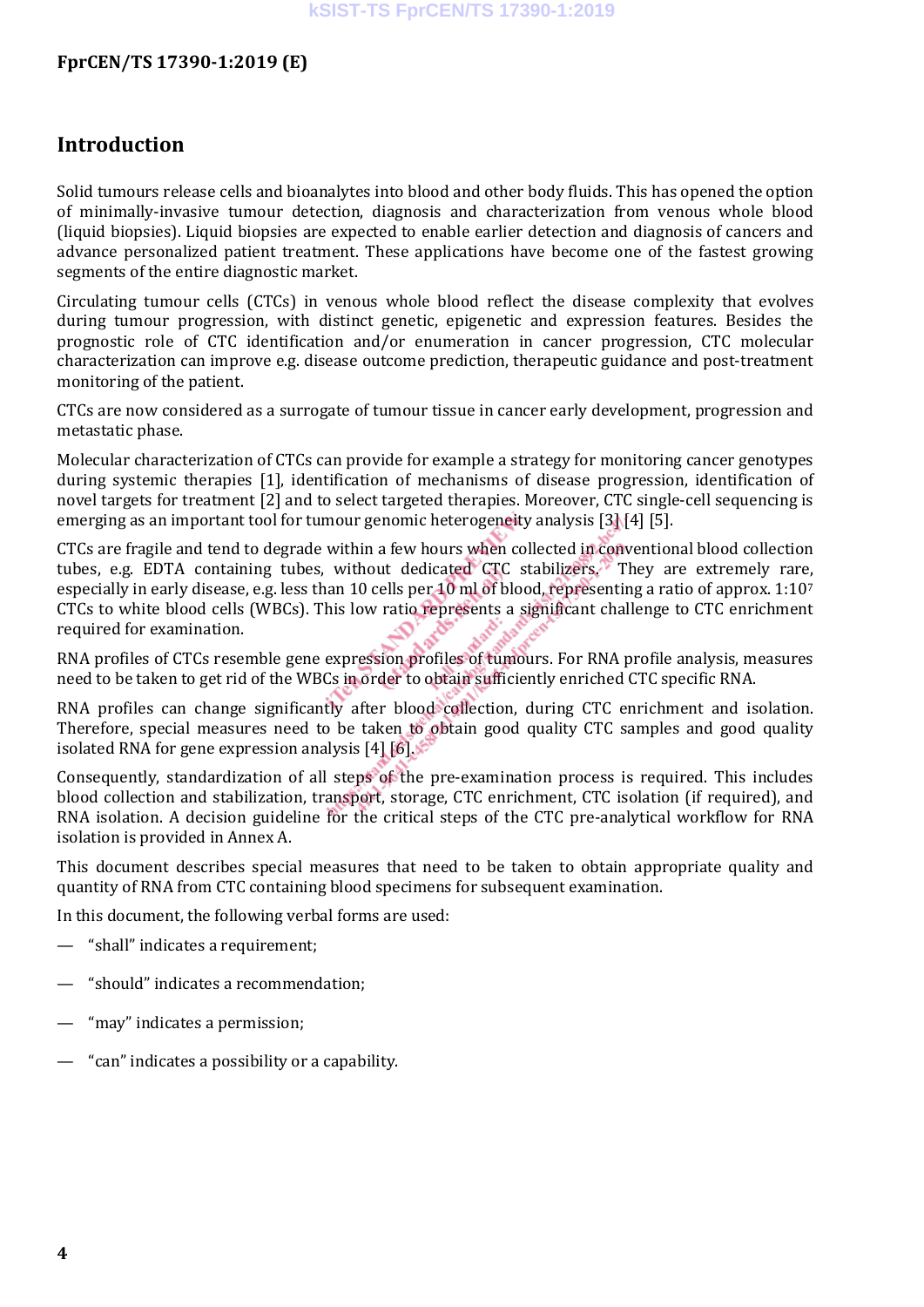## **1 Scope**

This document gives guidelines on the handling, storage, processing and documentation of human venous whole blood specimens intended for the examination of RNA isolated from circulating tumour cells (CTCs) during the pre-examination phase before a molecular examination is performed.

This document is applicable to molecular *in vitro* diagnostic examinations including laboratory developed tests performed by medical laboratories. It is also intended to be used by laboratory customers, *in vitro* diagnostics developers and manufacturers, biobanks, institutions and commercial organizations performing biomedical research, and regulatory authorities.

This document does not cover the isolation of cellular RNA directly from venous whole blood containing CTCs. This is covered in EN ISO 20186-1, *Molecular in vitro diagnostic examinations - Specifications for pre-examination processes for venous whole blood - Part 1: Isolated cellular RNA*.

This document does not cover the isolation of specific white blood cells and subsequent isolation of cellular RNA therefrom.

This document d[oes not cover pre-analytical workflow requirements for viab](���Hb����K{�@����Q��ǁ5�%��W��
ڷ�ԃ���&��C��W���ѣ%]�z�|wV�{����Ex����ر�T��)����0ѽ���� ���o����.)le CTC cryopreservation and culturing.

NOTE 1 The requirements given in this document can also be applied to other circulating rare cells (e.g. fetal cells).

NOTE 2 International, national or regional regulations or requirements can also apply to specific topics covered in this document. covered in this document.

### **2 Normative references**

The following documents, in whole or in part, are normatively referenced in this document and are indispensable for its application. For dated references, only the edition cited applies. For undated references, the latest edition of the referenced document (including any amendments) applies.

EN ISO 15189:2012, *Medical laboratories - Requirements for quality and competence (ISO 15189:2012, Corrected version 2014-08-15)*

ISO 15190, *Medical laboratories — Requirements for safety*

## **3 Terms and definitions**

For the purposes of this document, the terms and definitions given in EN ISO 15189 and the following terms and definitions apply.

ISO and IEC maintain terminological databases for use in standardization at the following addresses:

- IEC Electropedia: available at http://www.electropedia.org/
- ISO Online browsing platform: available at http://www.iso.org/obp

#### **3.1**

#### **aliquot**

portion of a larger amount of homogenous material, assumed to be taken with negligible sampling error

Note 1 to entry: The term is usually applied to fluids. Tissues are heterogeneous and therefore cannot be aliquoted.

Note 2 to entry: The definition is derived from References [7], [8] and [9].

[SOURCE: EN ISO 20166-3:2018, 3.1]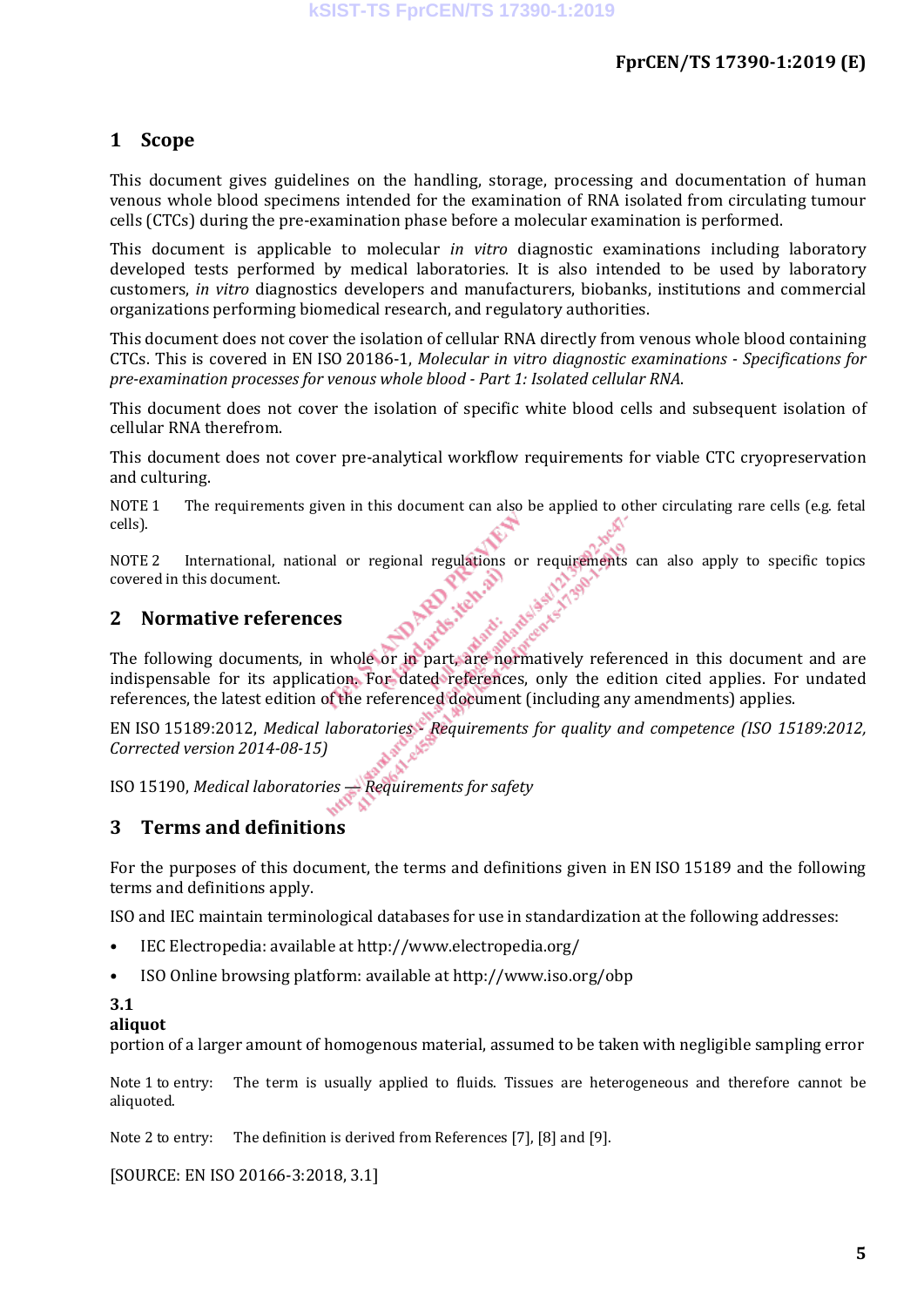## **FprCEN/TS 17390-1:2019 (E)**

#### **3.2**

#### **ambient temperature**

unregulated temperature of the surrounding air

[SOURCE: EN ISO 20166-3:2018, 3.2]

#### **3.3**

#### **analyte**

component represented in the name of a measurable quantity

[SOURCE: EN ISO 17511:2003, 3.2, modified — EXAMPLE has been removed.]

#### **3.4**

#### **analytical test performance**

accuracy, precision, specificity and sensitivity of a test to measure the analyte of interest

Note 1 to entry: Other test performance characteristics such as robustness, repeatability can apply as well.

[SOURCE: EN ISO 20184-1:2018, 3.4]

#### **3.5**

#### **blood collection set**

intravenous device speci[alized for venipuncture consisting of a stainless steel bevelled]($8m/�JO�e�������/�zy���%8֪F�́����cE�o3�8c/y�w�6���3�R2�Hh���&���	m<1�ʃub��5uz���X}���s��l��׬�1�Լ�) needle and tube (tubing) with attached plastic wings and fitting connector  $\mathbb{R}$ 

Note 1 to entry: The connector attaches to an additional blood collection device, e.g. a blood collection tube.

#### **3.6**

#### **blood collection tube**

tube used for blood collection, usually in a vacuum which forces blood from the vein through the needle and into the tube

#### **3.7**

**backflow**

**PASS** flow of a liquid opposite to the usual or desired direction

#### **3.8**

#### **circulating tumor cells**

#### **CTCs**

cells present in blood, originating from a primary and/or metastatic site of a tumor

#### **3.9**

#### **CTC enrichment**

any method that is able to increase the ratio of CTCs to other cells

#### **3.10**

#### **CTC isolation**

any method resulting in a sample containing CTCs without any other cell types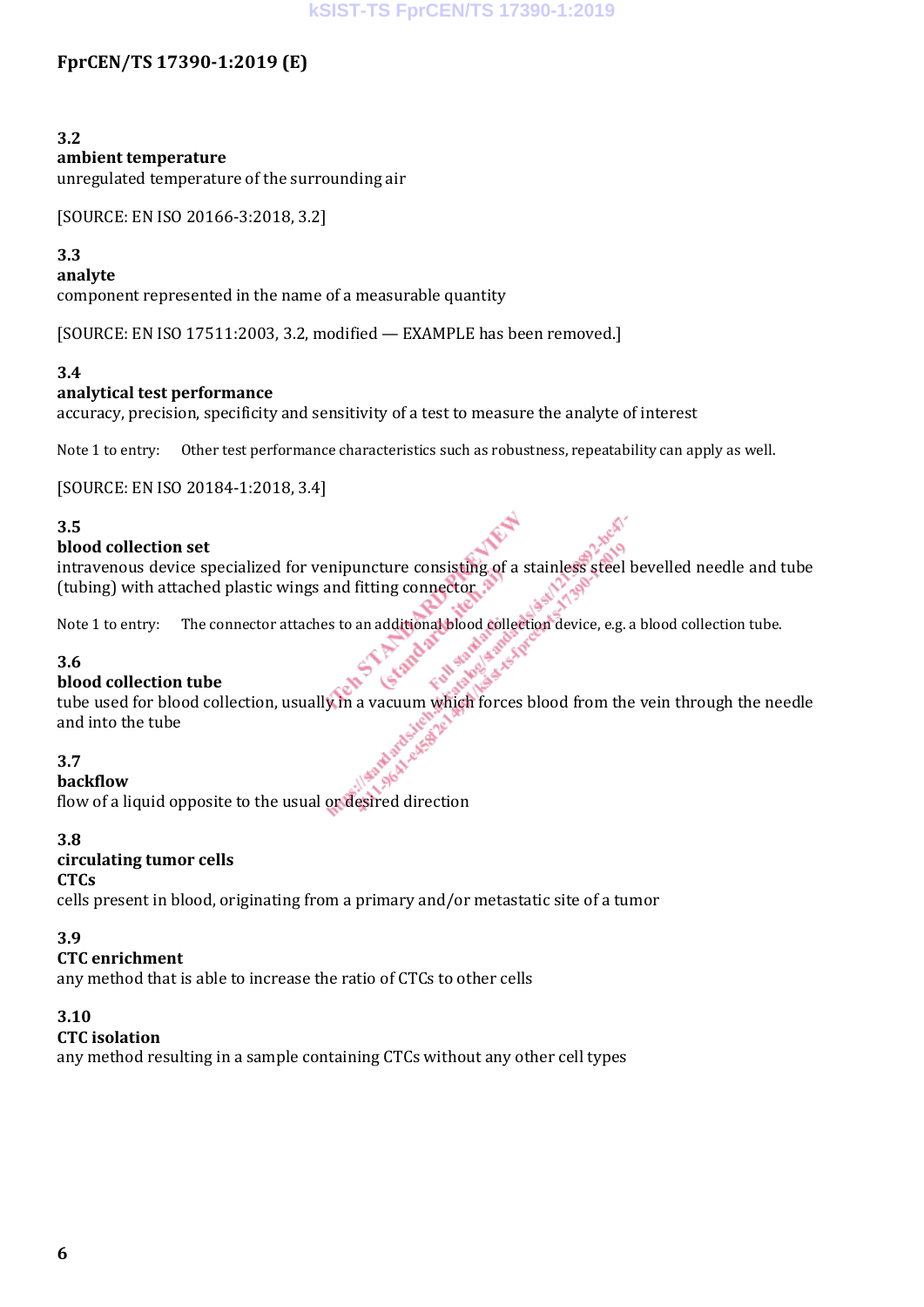#### **3.11**

#### **diagnosis**

identification of a disease from its signs and symptoms, where the diagnostic process can involve examinations and tests for classification of an individual's condition into separate and distinct categories or subclasses that allow medical decisions about treatment and prognosis to be made

[SOURCE: EN ISO 20184-1:2018, 3.6]

**3.12 DNase deoxyribonuclease** enzyme that catalyzes the degradation of DNA into smaller components

[SOURCE: EN ISO 20186-1:2018, 3.11]

## **3.13**

#### **examination analytical test**

set of operations [having the object of determining the value or characteristics o](�����I��R)f a property

Note 1 to entry: Processes that start with the isolated analyte and include all kinds of parameter testing or chemical manipulation for quantitative or qualitative examination.

[SOURCE: EN ISO 15189:2012, 3.7, modified — Notes to entry 1 to 3 have been removed, Note 1 to entry has been added and "analytical test" has been added as a preferred term.]

Ash Rep

#### **3.14**

## **examination performance analytical test performance analytical performance**

ability of an examination procedure to measure or detect a particular analyte

Note 1 to entry: Analytical performance is determined from analytical performance studies used to assess the ability of an *in vitro* diagnostic examination procedure to measure or detect a particular analyte.

Note 2 to entry: Analytical performance includes such characteristics as analytical sensitivity, detection limit, analytical specificity (interference and cross-reactivity), trueness, precision and linearity.

[SOURCE: ISO/TS 17822-1:2014, 3.2, modified — "analytical test performance" and "analytical performance" have been added as preferred terms.]

#### **3.15**

## **examination manufacturer**

**analytical test manufacturer**

group or company that provides the specific analytical test

#### **3.16**

#### **needle holder**

barrel used in routine venipuncture procedures to hold the blood collection tube in place and to protect the phlebotomist from direct contact with blood

[SOURCE: EN ISO 20186-1:2018, 3.18]